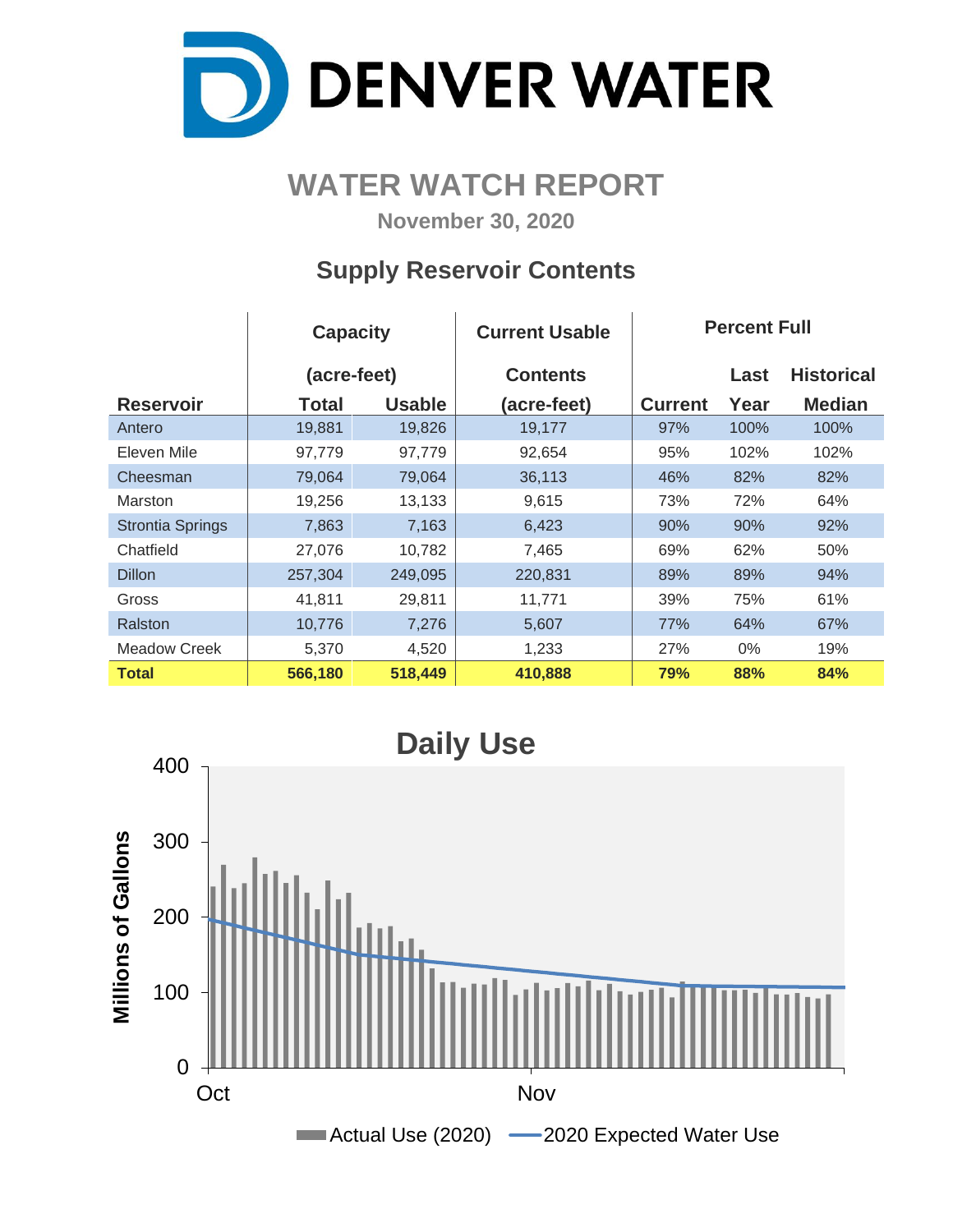

# **Supply Reservoir Contents**

Note: Denver Water forecasts seasonal reservoir storage contents under dry future weather, normal future weather and wet future weather scenarios.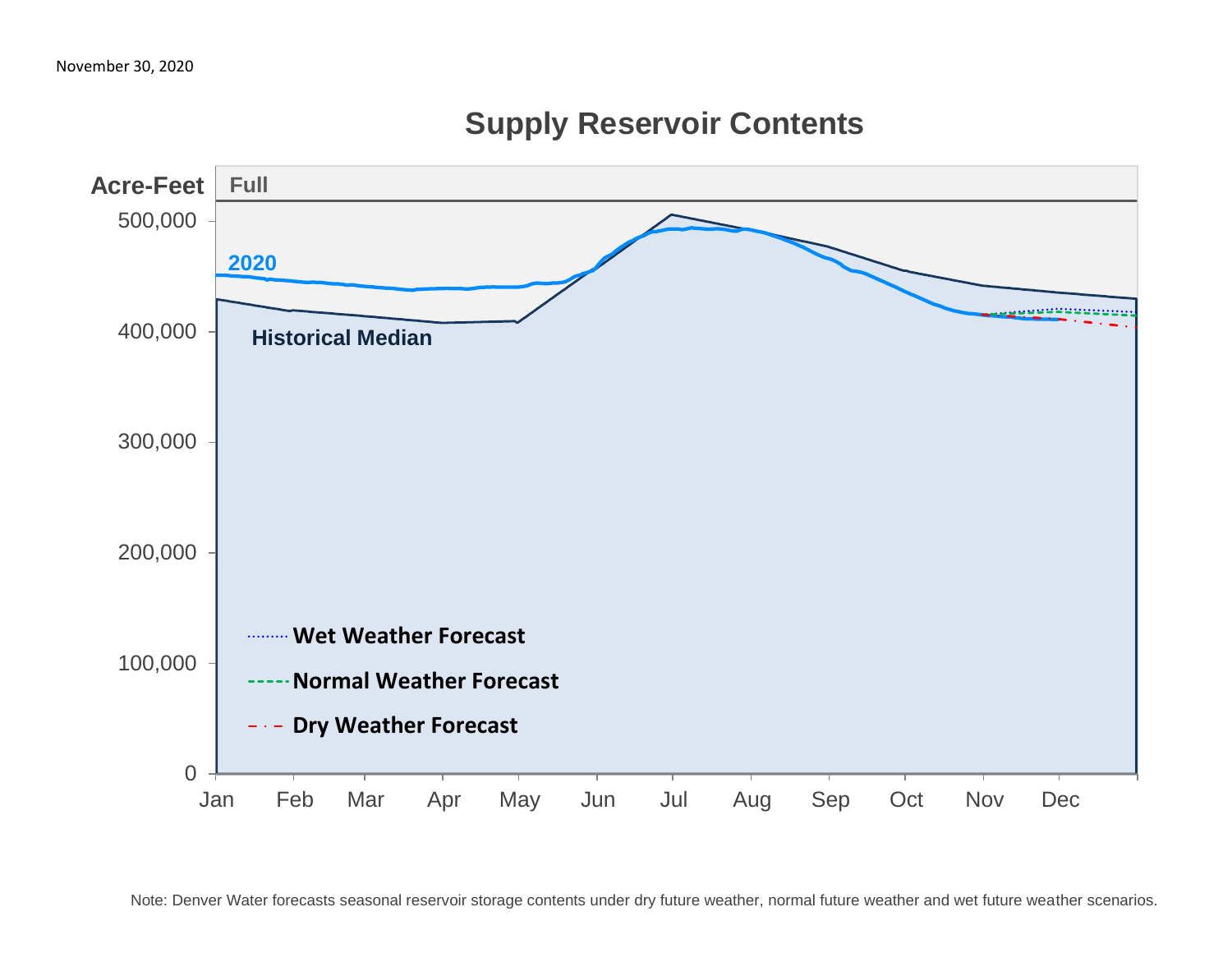

# **November Precipitation**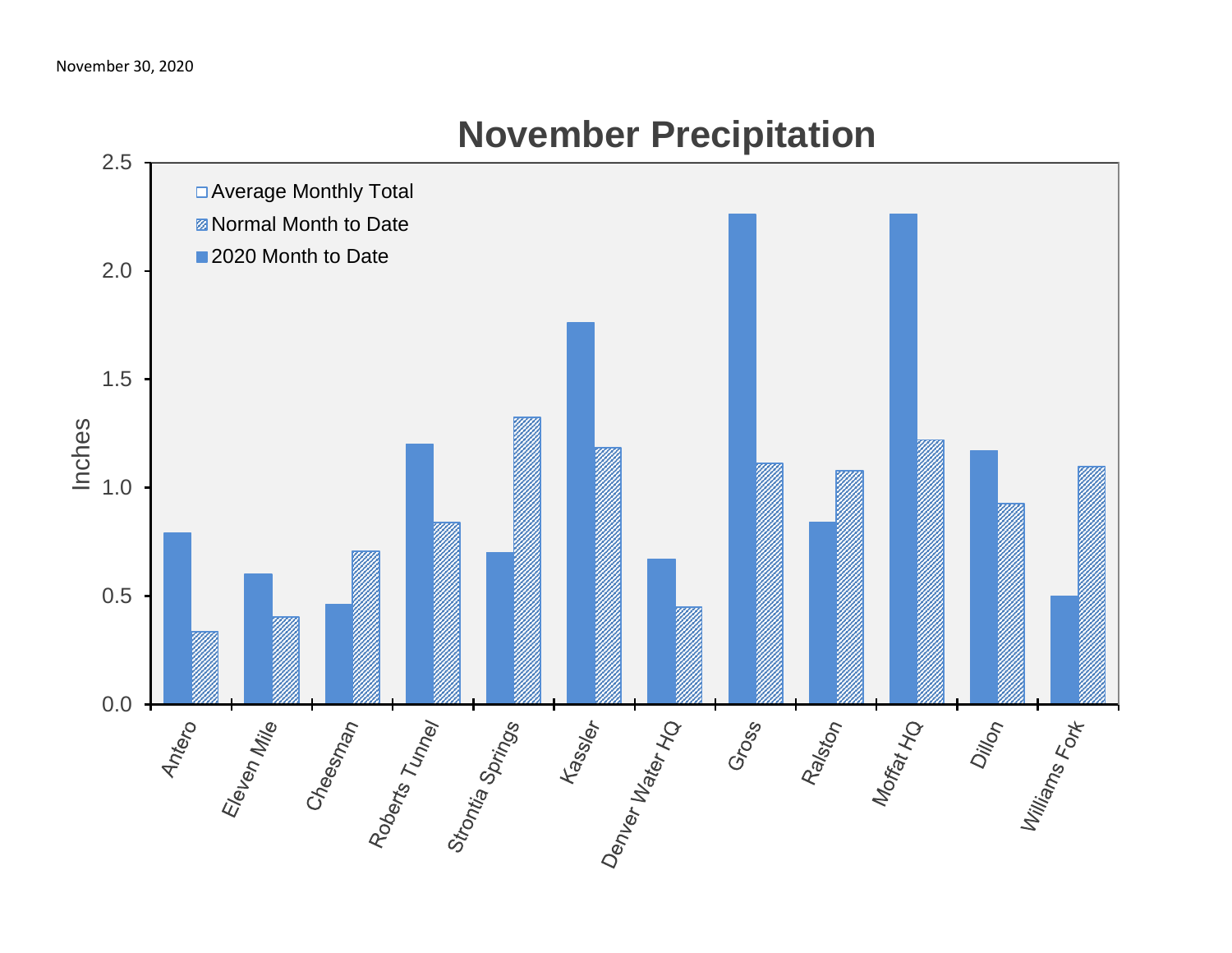



 **Cumulative Precipitation: South Platte River Watershed**

Data are from the 7 SNOTEL stations above Denver Water's Upper Colorado diversion facilities.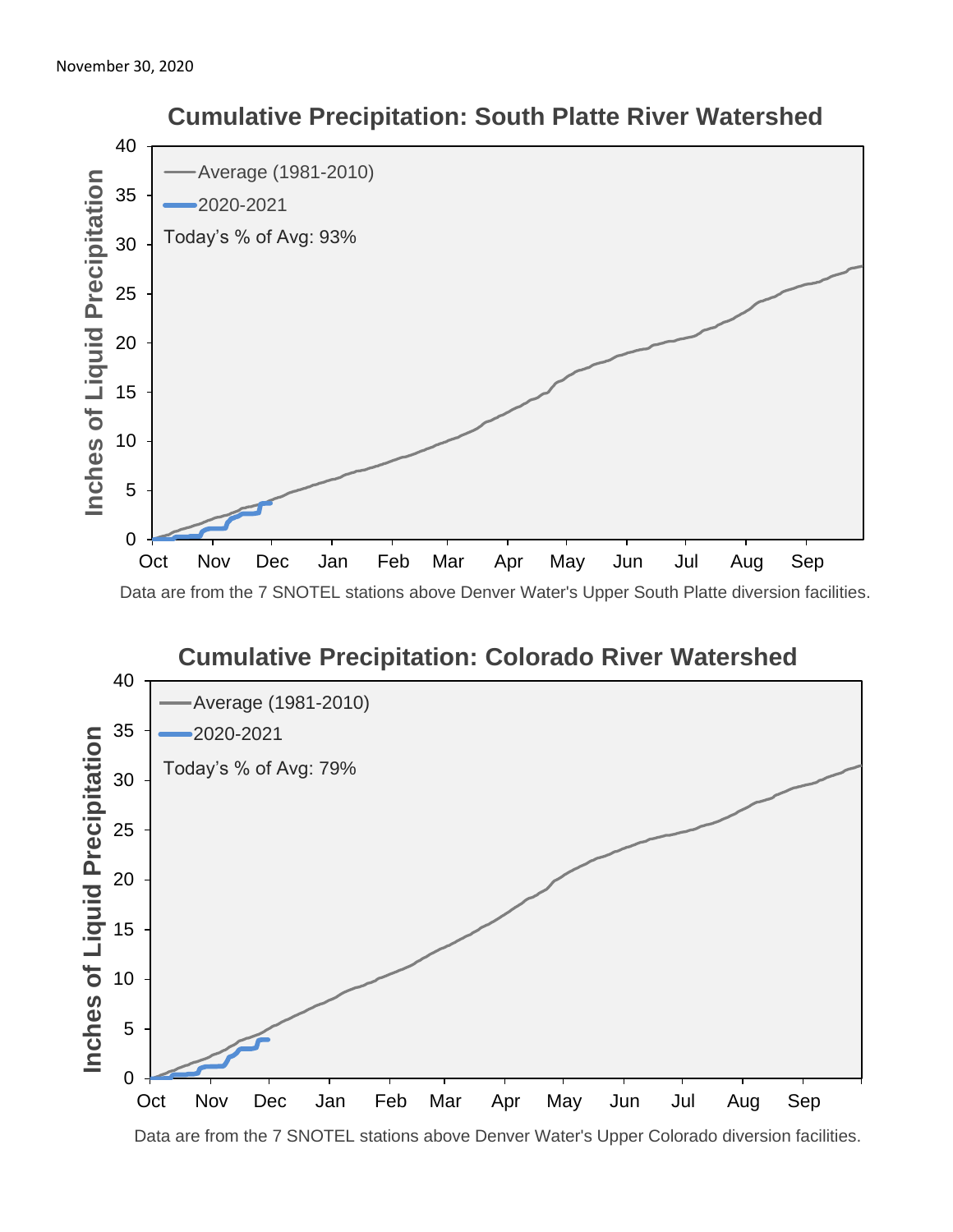

### **Snowpack: Colorado River Watershed**

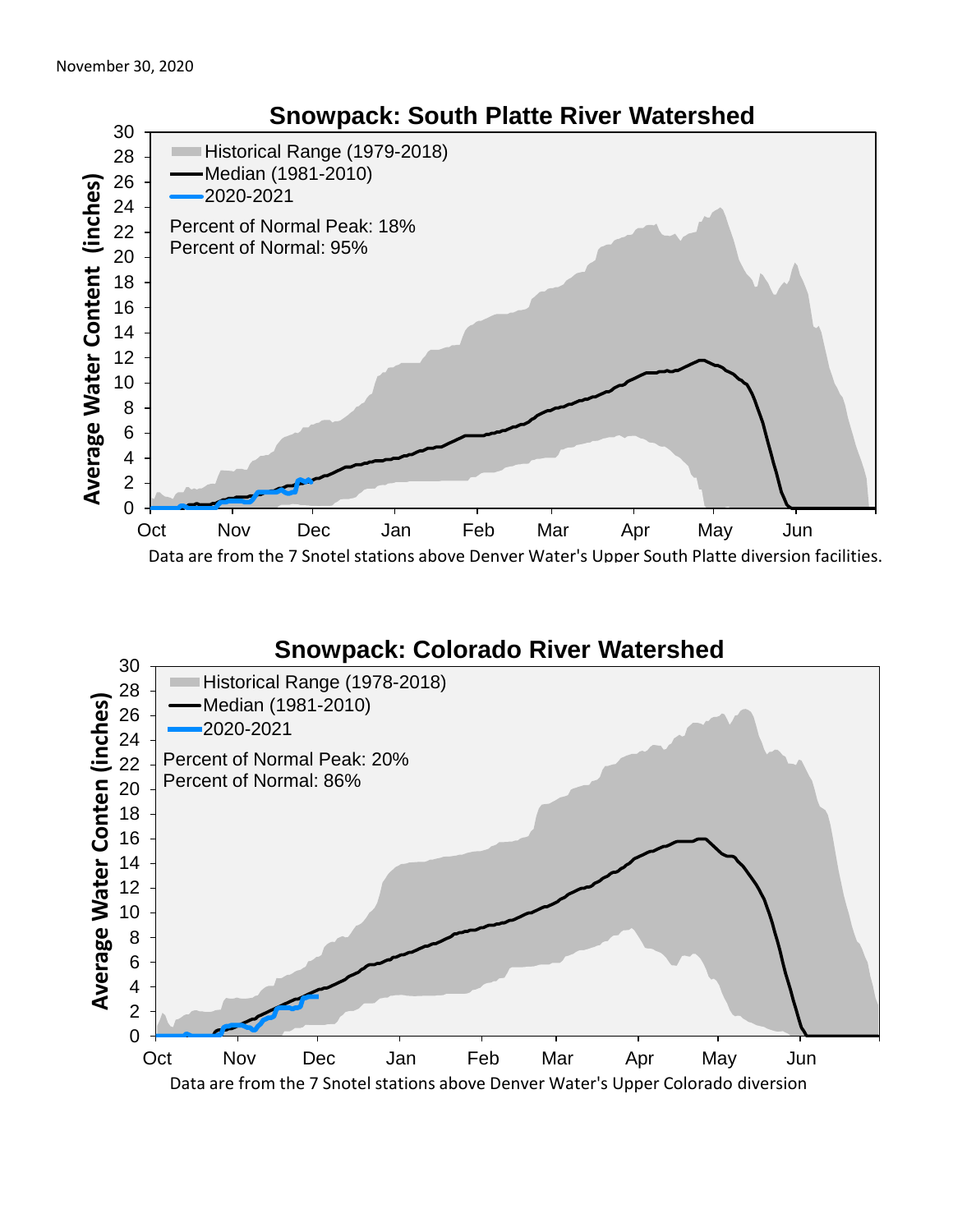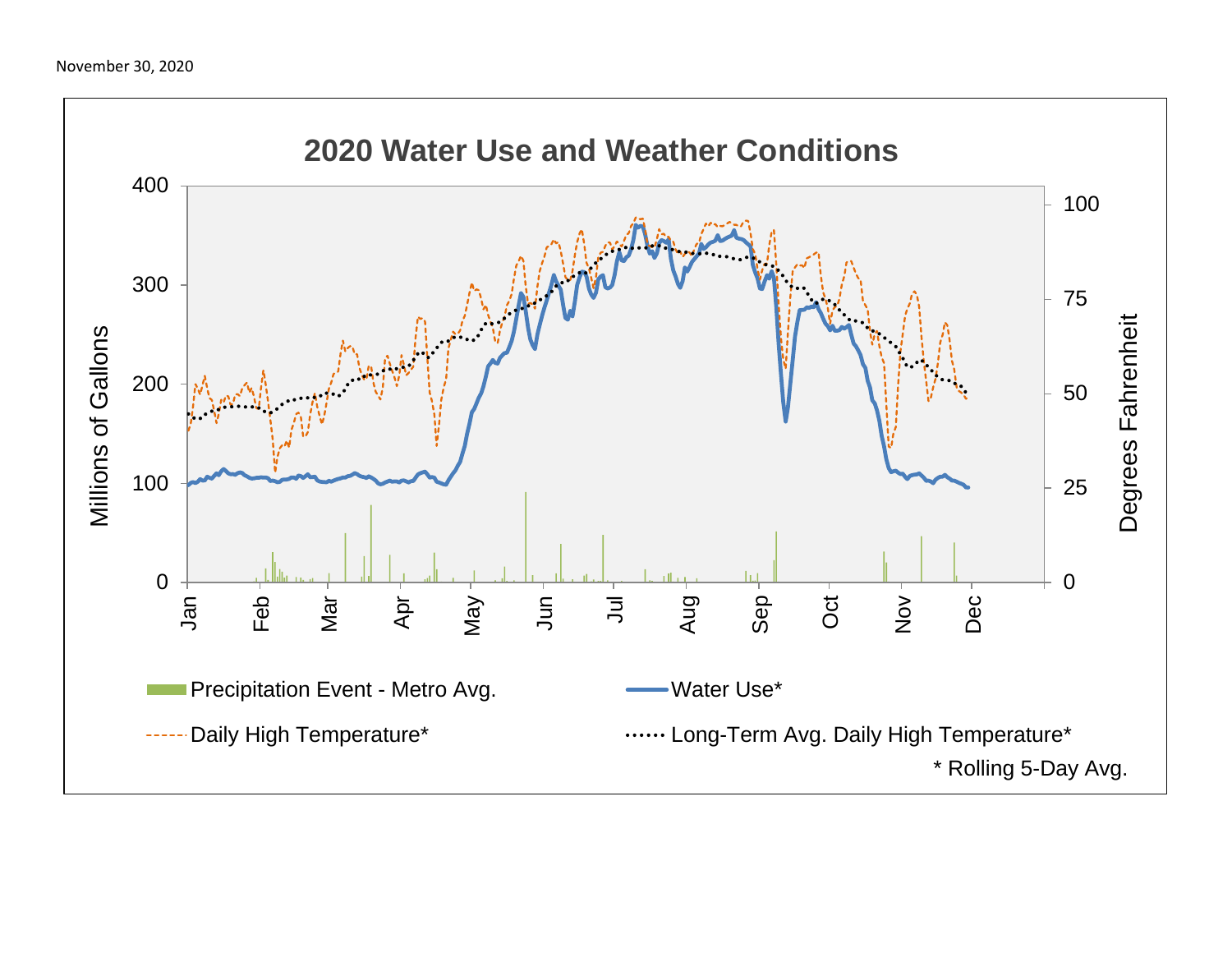#### November 30, 2020

| <b>Denver Water Use and Reservoir Contents 2020</b>   |                         |         |         |         |         |         |         |         |         |         |         |         |     |                |
|-------------------------------------------------------|-------------------------|---------|---------|---------|---------|---------|---------|---------|---------|---------|---------|---------|-----|----------------|
|                                                       |                         | Jan     | Feb     | Mar     | Apr     | May     | Jun     | Jul     | Aug     | Sep     | Oct     | Nov     | Dec | <b>YTD-Avg</b> |
| Predicted End-of-Month Supply Reservoir               |                         |         |         |         |         |         |         |         |         |         |         | 418,000 |     |                |
| Contents (Full = $518,449$ AF)                        |                         |         |         |         |         |         |         |         |         |         |         |         |     |                |
| Actual End-of-Month Supply Reservoir<br>Contents (AF) |                         | 445,828 | 441,137 | 439,113 | 440,306 | 457,594 | 493,141 | 492,317 | 466,389 | 436,813 | 415,253 |         |     |                |
| Actual % Full                                         |                         | 86%     | 85%     | 85%     | 85%     | 88%     | 95%     | 95%     | 90%     | 84%     | 80%     |         |     |                |
| Historical Median % Full                              |                         | 81%     | 80%     | 79%     | 79%     | 88%     | 98%     | 95%     | 92%     | 88%     |         |         |     |                |
| 2020 Expected Daily Use (MG)                          |                         | 110     | 109     | 108     | 127     | 172     | 272     | 298     | 282     | 248     | 150     | 109     | 105 | 181            |
| Actual Daily Use (MG)                                 | $\mathbf{1}$            | 97      | 106     | 103     | 109     | 194     | 316     | 343     | 306     | 270     | 241     | 113     |     |                |
|                                                       | $\overline{2}$          | 106     | 104     | 102     | 97      | 170     | 293     | 333     | 311     | 324     | 269     | 103     |     |                |
|                                                       | 3                       | 103     | 107     | 106     | 100     | 184     | 324     | 341     | 355     | 308     | 239     | 106     |     |                |
|                                                       | $\overline{\mathbf{4}}$ | 102     | 102     | 106     | 98      | 204     | 294     | 299     | 324     | 326     | 245     | 113     |     |                |
|                                                       | 5                       | 99      | 94      | 107     | 106     | 203     | 324     | 306     | 350     | 304     | 279     | 108     |     |                |
|                                                       | 6                       | 110     | 108     | 106     | 110     | 229     | 285     | 362     | 322     | 308     | 257     | 116     |     |                |
|                                                       | $\overline{7}$          | 99      | 101     | 106     | 114     | 220     | 270     | 341     | 357     | 292     | 261     | 103     |     |                |
|                                                       | 8                       | 105     | 101     | 105     | 117     | 234     | 305     | 374     | 331     | 156     | 245     | 111     |     |                |
|                                                       | 9                       | 121     | 104     | 112     | 104     | 219     | 214     | 346     | 332     | 150     | 255     | 102     |     |                |
| D                                                     | 10                      | 94      | 104     | 109     | 110     | 220     | 260     | 380     | 363     | 143     | 232     | 97      |     |                |
| Α                                                     | 11                      | 106     | 109     | 112     | 115     | 214     | 277     | 350     | 331     | 169     | 210     | 101     |     |                |
| Υ                                                     | 12                      | 112     | 102     | 114     | 100     | 218     | 313     | 348     | 361     | 194     | 248     | 104     |     |                |
|                                                       | 13                      | 119     | 104     | 99      | 101     | 262     | 278     | 370     | 337     | 226     | 224     | 106     |     |                |
| O                                                     | 14                      | 111     | 111     | 104     | 106     | 233     | 291     | 308     | 359     | 273     | 232     | 93      |     |                |
| F                                                     | 15                      | 114     | 104     | 104     | 108     | 231     | 342     | 320     | 334     | 264     | 186     | 115     |     |                |
|                                                       | 16                      | 117     | 103     | 110     | 94      | 216     | 315     | 313     | 333     | 285     | 192     | 110     |     |                |
| M                                                     | 17                      | 102     | 117     | 110     | 96      | 245     | 342     | 360     | 369     | 268     | 185     | 110     |     |                |
| $\circ$                                               | 18                      | 107     | 102     | 107     | 96      | 294     | 277     | 337     | 343     | 285     | 188     | 106     |     |                |
| N                                                     | 19                      | 106     | 102     | 99      | 101     | 279     | 269     | 331     | 365     | 273     | 168     | 103     |     |                |
| T                                                     | 20                      | 114     | 113     | 96      | 106     | 297     | 281     | 372     | 338     | 265     | 172     | 103     |     |                |
| H                                                     | 21                      | 114     | 112     | 102     | 116     | 284     | 285     | 328     | 361     | 297     | 157     | 104     |     |                |
|                                                       | 22                      | 111     | 103     | 96      | 115     | 305     | 325     | 355     | 332     | 266     | 132     | 99      |     |                |
|                                                       | 23                      | 110     | 102     | 103     | 114     | 276     | 303     | 328     | 338     | 291     | 113     | 106     |     |                |
|                                                       | 24                      | 104     | 104     | 102     | 116     | 210     | 336     | 347     | 364     | 271     | 114     | 98      |     |                |
|                                                       | 25                      | 103     | 95      | 103     | 129     | 211     | 295     | 275     | 333     | 289     | 106     | 97      |     |                |
|                                                       | 26                      | 108     | 106     | 106     | 135     | 226     | 291     | 268     | 349     | 262     | 112     | 99      |     |                |
|                                                       | 27                      | 103     | 101     | 100     | 156     | 274     | 265     | 325     | 323     | 247     | 111     | 94      |     |                |
|                                                       | 28                      | 106     | 101     | 97      | 154     | 257     | 296     | 290     | 327     | 262     | 119     | 92      |     |                |
|                                                       | 29                      | 105     | 103     | 104     | 176     | 283     | 341     | 329     | 271     | 246     | 116     | 98      |     |                |
|                                                       | 30                      | 106     |         | 104     | 180     | 257     | 308     | 308     | 295     | 276     | 97      |         |     |                |
|                                                       | 31                      | 108     |         | 100     |         | 274     |         | 337     | 321     |         | 104     |         |     |                |
| <b>Monthly Average</b>                                |                         | 107     | 104     | 104     | 116     | 239     | 297     | 333     | 337     | 260     | 187     | 104     |     | 200            |
| % of 2020 Expected Daily Use                          |                         | 97%     | 96%     | 97%     | 91%     | 139%    | 109%    | 112%    | 119%    | 105%    | 125%    | 95%     |     | 110%           |

Notes: 1) "AF" denotes acre-feet. "MG" denotes million gallons. 2) Expected Daily Use is based on historical use with normal weather conditions. 3) The predicted end-of-month supply reservoir contents figures assume normal weather after November 1, 2020. 4) The differences between predicted and actual end-of-month supply reservoir contents are the result of normal estimation error of daily use, supply, evaporation, carriage losses and raw water deliveries. 5) Predicted supply reservoir contents last updated on November 4, 2020. 6) Daily water figures are subject to change.